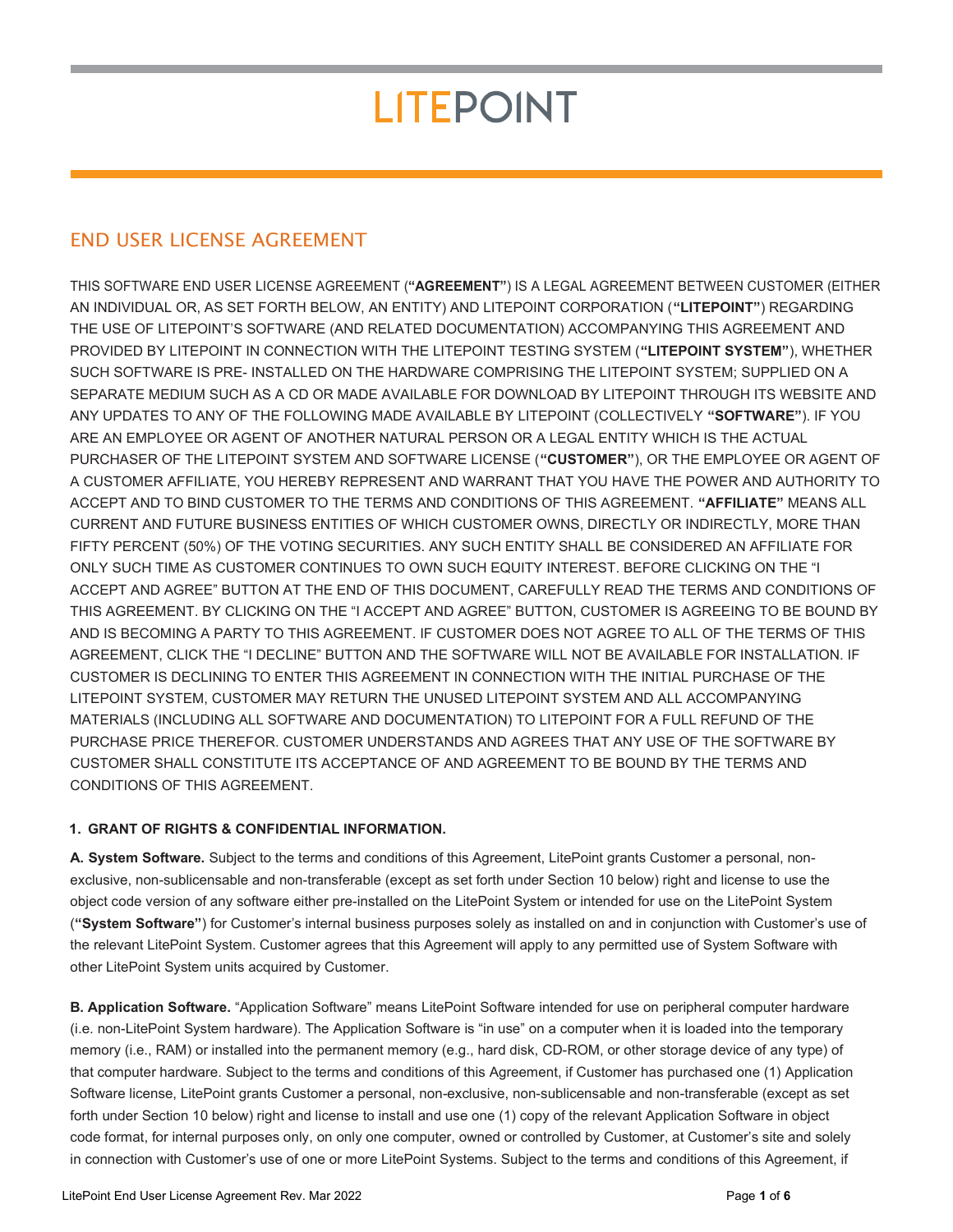Customer has purchased multiple Application Software licenses, LitePoint grants Customer a personal, non-exclusive, nonsublicensable and non-transferable (except as set forth under Section 10 below) right and license to install and use as many copies of the relevant Application Software as Customer has licenses in object code format, for internal purposes only, on computers owned or controlled by Customer at Customer's site(s) and solely in connection with Customer's use of one or more LitePoint Systems. Subject to the terms and conditions of this Agreement, if Customer has purchased an Application Software site license, LitePoint grants Customer a personal, non-exclusive, non-sublicensable and non-transferable (except as set forth under Section 10 below) right and license to install and use the relevant Application Software in object code format, for internal purposes only, on computers owned or controlled by Customer and Customer Affiliates at Customer and Customer Affiliates' sites and solely in connection with Customer's use of one or more LitePoint Systems. Customer shall make reasonable efforts to notify and inform its employees, agents and Affiliates having access to the Application Software of Customer's limitations, duties and obligations regarding use of the Application Software. Customer may make one (1) copy the relevant Application Software for back-up or archival purposes.

C. Documentation. Subject to the terms and conditions of this Agreement, LitePoint grants Customer a personal, nonexclusive, non-sublicensable and non-transferable (except as set forth under Section 10 below) right and license to use any user manuals, written instructions, how-to-guides and any other documentation provided by LitePoint with the Software ("Documentation") in connection with Customer's exercise of its rights and licenses to the System Software and Application Software set forth under Sections A and B above and Customer shall be entitled to make a reasonable number of copies of the Documentation in connection therewith.

D. Updates. To the extent LitePoint makes available to Customer any bug fixes, workarounds, updates, upgrades or other modified versions of any System Software, Application Software or Documentation ("Updates"), any and all such Updates shall be subject to the terms and conditions of this Agreement, including the relevant limited licenses applicable to such Updates set forth under paragraphs A, B and C above. For avoidance of doubt, except as may otherwise be agreed to between Customer and LitePoint pursuant to a separate written agreement, LitePoint has no obligation whatsoever to provide any Updates to Customer by virtue of this Agreement.

E. Restrictions. Customer shall not, and shall not authorize any third party to, attempt to (i) modify, translate, create derivative works of, rent, lease, loan, distribute or sublicense the Software or Documentation, in whole or in part; (ii) copy or otherwise reproduce the Software or Documentation except as expressly set forth herein; (iii) decompile, disassemble or otherwise attempt to reverse engineer, the Software, in whole or in part, provided that to the extent a total prohibition on reverse engineering is void as a matter of applicable law and such invalidity is not cured by virtue of this Agreement being governed by the laws of the State of California and the United States, Customer shall be entitled to do so solely to the minimum extent required under applicable law to permit the Software to interoperate with Customer's other software; (iv) bypass or delete any copy protection methods that are for preventing unauthorized copying or use of the Software; (v) benchmark performance of the Software or LitePoint System; or (vi) use the Software to provide processing services to third parties or otherwise use the Software on a "service bureau", "cloud computing", or similar basis.

F. No Other Rights. Except for the limited grant of rights hereunder, LitePoint and its licensors retain all of their respective rights, title and interest in and to the Software and Documentation, including any and all copyright, patent, trade secret, trademark and other intellectual property rights embodied therein ("Intellectual Property Rights") and nothing in this Agreement shall be construed, whether by implication, estoppel or otherwise to grant Customer (or any third party) any rights under such Intellectual Property Rights, which shall at all times remain with LitePoint or its licensors.

G. Confidentiality. Both the Software and Documentation hereunder contain the valuable trade secrets of LitePoint and its licensors and Customer shall use no less than reasonable care to maintain the secrecy of the Software and Documentation and in no event use the same except in the exercise of its rights in accordance with the terms of this Agreement. Customer shall not disclose the Software or Documentation to any third party other than subject to reasonable non-use and non-disclosure obligations and solely in connection with Customer's exercise of its rights in accordance with the terms and conditions of this Agreement.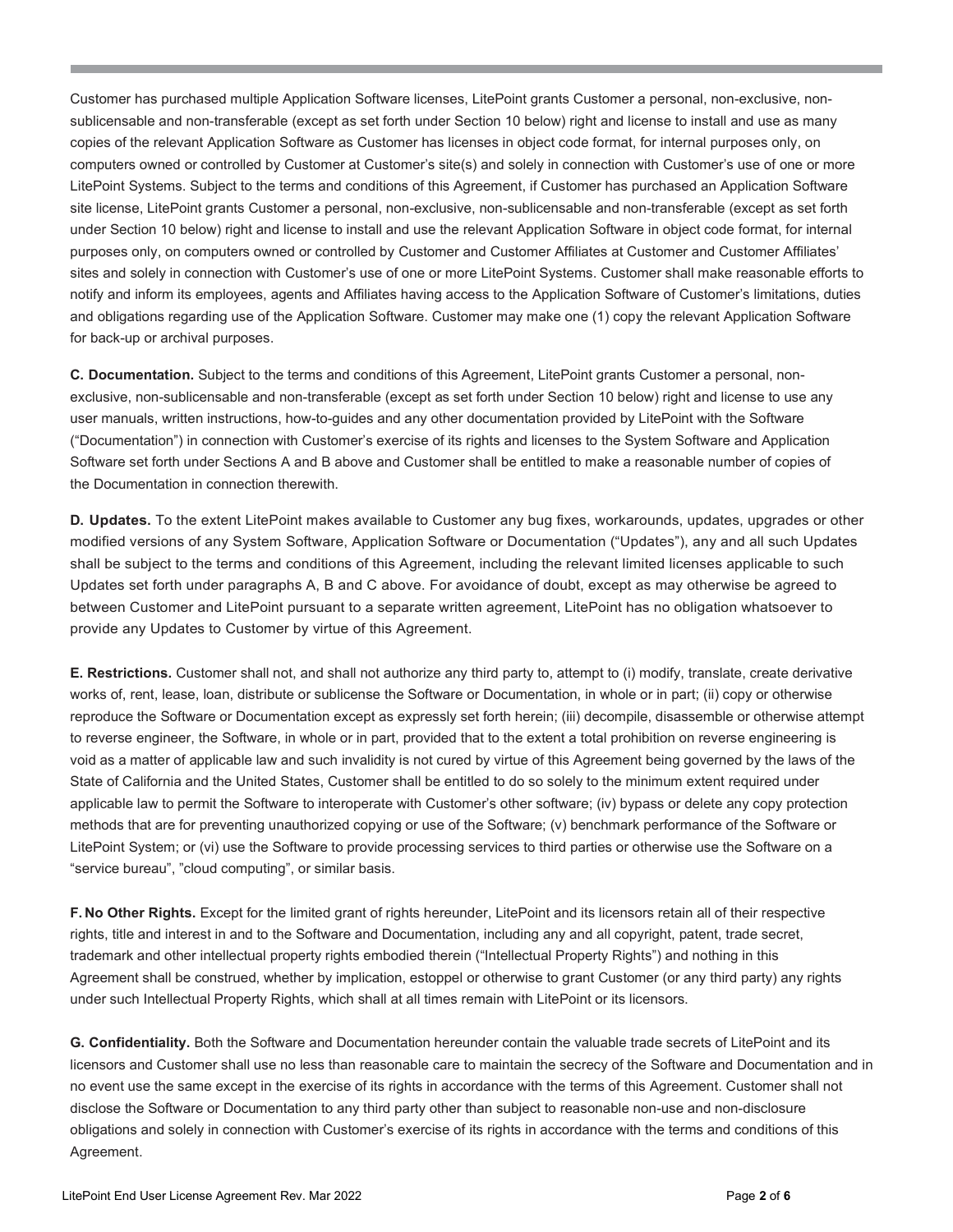# 2. NO WARRANTY, DISCLAIMERS, LIMITATION OF LIABILITY, & AUDIT.

A. No Warranty & Disclaimer. Except to the extent that LitePoint may expressly warrant System Software as part of a LitePoint System warranty, THE SOFTWARE AND DOCUMENTATION ARE PROVIDED ON AN "AS IS" BASIS AND LITEPOINT AND ITS LICENSORS MAKE NO WARRANTY OF ANY KIND WITH RESPECT TO THE DOCUMENTATION AND SOFTWARE AND LITEPOINT AND ITS LICENSORS HEREBY EXPRESSLY EXCLUDE ANY WARRANTIES WITH RESPECT THERETO, WHETHER EXPRESS, IMPLIED, STATUTORY OR OTHERWISE, INCLUDING BUT NOT LIMITED TO ANY IMPLIED WARRANTIES OF MERCHANTABILITY, SATISFACTORY QUALITY, FITNESS FOR A PARTICULAR PURPOSE, TITLE, NONINFRINGEMENT, ACCURACY OR ANY OTHER WARRANTIES OR GUARANTEES THAT MAY ARISE FROM COURSE OF DEALING, USAGE, OR TRADE PRACTICE. NEITHER LITEPOINT NOR ITS SUPPLIERS MAKE ANY REPRESENTATION, WARRANTY, OR OTHER COMMITMENT REGARDING (I) THE USE OR INABILITY TO USE THE SOFTWARE OR (II) ANY RESULTS OF SUCH USE IN TERMS OF CORRECTNESS, ACCURACY, OR RELIABILITY. CUSTOMER UNDERSTANDS AND AGREES THAT IT ASSUMES THE ENTIRE RISK AS TO THE RESULTS AND PERFORMANCE OF THE SOFTWARE. SOME JURISDICTIONS DO NO PERMIT THE EXCLUSION AND/OR WAIVER OF CERTAIN WARRANTIES. TO THE EXTENT CUSTOMER'S USE OF THE SOFTWARE IS GOVERNED BY THE LAWS OF SUCH JURISDICTION AND SUCH EXCLUSIONS AND/OR WAIVERS ARE NOT ENFORCEABLE BY VIRTUE OF THIS AGREEMENT BEING GOVERNED BY THE LAWS OF THE STATE OF CALIFORNIA AND THE UNITED STATES, THE FOREGOING EXCLUSIONS SHALL BE ENFORCED SOLELY TO THE MAXIMUM EXTENT PERMITTED UNDER THE APPLICABLE LAWS OF SUCH JURISDICTION.

B. Limitation of Liability. IN NO EVENT WILL LITEPOINT OR ITS LICENSORS BE LIABLE FOR ANY LOSS OF USE, INTERRUPTION OF BUSINESS, LOST PROFITS, OR LOST DATA, OR INDIRECT, SPECIAL, PUNITIVE, INCIDENTAL, OR CONSEQUENTIAL DAMAGES, OF ANY KIND REGARDLESS OF THE FORM OF ACTION, WHETHER IN CONTRACT, TORT (INCLUDING NEGLIGENCE), STRICT LIABILITY OR OTHERWISE, EVEN IF LITEPOINT OR ITS LICENSORS HAVE BEEN ADVISED OF THE POSSIBILITY OF SUCH DAMAGES. THE TOTAL CUMULATIVE LIABILITY TO CUSTOMER, FROM ALL CAUSES OF ACTION AND ALL THEORIES OF LIABILITY IN CONNECTION WITH THIS AGREEMENT SHALL BE LIMITED TO AND WILL NOT EXCEED THE PURCHASE PRICE OF THE SOFTWARE PAID BY CUSTOMER OR ONE HUNDRED DOLLARS (US\$100), WHICHEVER IS GREATER. SOME JURISDICTIONS DO NOT PERMIT THE LIMITATION, EXCLUSION AND/OR WAIVER OF CERTAIN KINDS OF DAMAGES. TO THE EXTENT CUSTOMER'S USE OF THE SOFTWARE IS GOVERNED BY THE LAWS OF SUCH JURISDICTION AND SUCH LIMITATIONS, EXCLUSIONS AND/OR WAIVER OF DAMAGES ARE NOT ENFORCEABLE BY VIRTUE OF THIS AGREEMENT BEING GOVERNED BY THE LAWS OF THE STATE OF CALIFORNIA AND THE UNITED STATES, THE FOREGOING LIMITATIONS, EXCLUSIONS AND WAIVERS SHALL BE ENFORCED SOLELY TO THE MAXIMUM EXTENT PERMITTED UNDER THE APPLICABLE LAWS OF SUCH JURISDICTION.

C. Audit. Customer must keep current, complete, and accurate records regarding Customer's reproduction, installation, and use of the Software and the LitePoint System. Customer will provide such information to LitePoint, so long as LitePoint does not make more than four requests during any 12-month period. Customer will, after reasonable prior notice from LitePoint, provide LitePoint or its agents with reasonable access to Customer premises, records, and personnel so that LitePoint may audit and confirm that Customer complies with this Agreement. If an audit reveals any reproduction, installation, or use of the Software that is not compliant with this Agreement, Customer will promptly comply with this Agreement and pay the additional fees (at LitePoint's then- current rates) due plus interest at the rate of 1.5% per month or the highest rate allowed by law, whichever is lower. Customer will also promptly reimburse LitePoint for its reasonable costs of conducting the audit if the audit reveals any noncompliance.

D. Indemnification. Customer will indemnify, hold harmless, and defend LitePoint (including all of its officers, employees, directors, subsidiaries, representatives, affiliates, and agents) and LitePoint's suppliers from and against any damages (including attorney's fees and expenses), claims, and lawsuits that arise or result from Customer's use of the Software and the LitePoint System.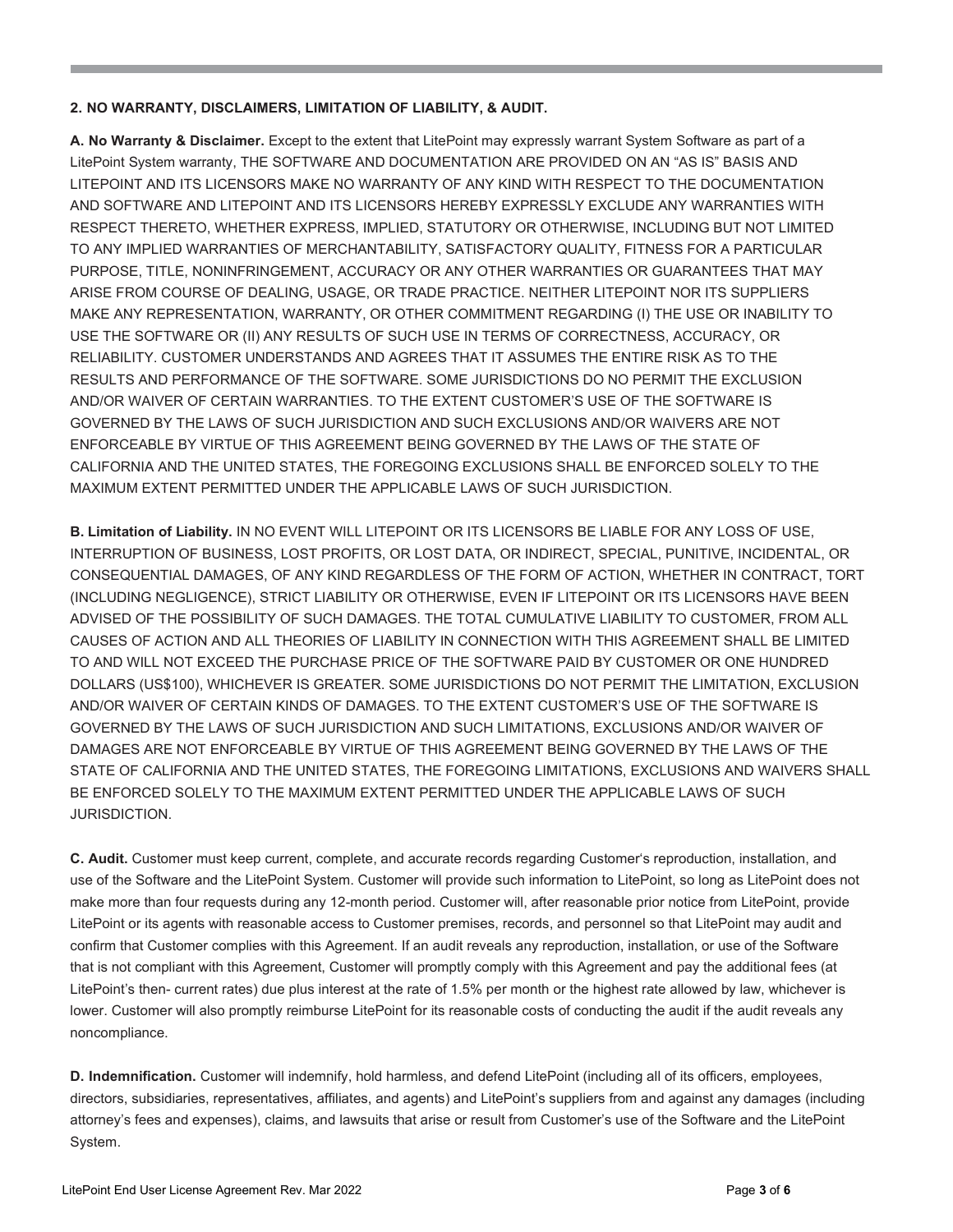#### 3. TERM AND TERMINATION.

The term of this Agreement shall continue unless terminated in accordance with this Section. LitePoint may terminate this Agreement at any time upon (i) bankruptcy, insolvency or receivership of Customer, or (ii) any material default by Customer of this Agreement not cured within thirty (30) days after notice of such material default. Except for paragraphs A, B, C and D of Section 1, all the remaining provisions of this Agreement shall survive any termination of this Agreement. Customer may terminate this Agreement at any time by ceasing to use the Software and Documentation.

### 4. AUTOMATIC FEATURES OF THE SOFTWARE.

The Software may contain a feature that is used to automatically enable or disable the Software to ensure that Customer does not use the Software longer than the term of, or beyond the scope of, Customer's license to use the Software. Customer acknowledges that upon the termination of Customer's license to use the Software, or if LitePoint has determined in its sole discretion that Customer's use of the Software exceeds the scope of Customer's license, the Software may cease to function in some or all respects, and Customer may lose access to data made with or stored using the Software. Customer acknowledges that the disabling of the Software is a key feature of the license rights and responsibilities conveyed under this Agreement.

### 5. SPECIAL PROVISIONS REGARDING THIRD PARTY SOFTWARE.

The Software may contain or be distributed with third party software that is covered by a different license terms ("Third Party Software"). Information concerning the inclusion of Third Party Software, if any, and the notices, license terms, and disclaimers applicable to that Third Party Software is contained in the Readme.txt file provided with the Software or if there is a separate installation procedure for the Third Part Software, the notices, license terms, and disclaimers applicable to that Third Party Software may be part of the installation of the Third Party Software. This Agreement does not apply to any Third Party Software identified in the Readme.txt file provided with the Software or when a separate Third Party Software license is included with the Third Party Software installation procedure.

# 6. HIGH RISK ACTIVITIES AND EXPORT CONTROLS.

A. High Risk Activities. The Software is not designed or intended for use, and Customer shall not use the LitePoint System, including but not limited to the Software, in environments that are hazardous or which require fail safe performance, including, but not limited to, nuclear facilities, weapons systems, air traffic control or life support systems, where a failure of the Software could result in death, personal injury or sever physical or property damage ("High Risk Activities"). LitePoint and its licensors hereby expressly waive any liability in connection with Customer's use of the Software in any High Risk Activities in breach of this Section 6 and Customer agrees to defend, indemnify and hold LitePoint harmless against any alleged claim, demand or judgment made against LitePoint or its licensors based on Customer's breach of the foregoing restrictions or any use in High Risk Activities.

B. Export Controls. In exercising its rights under this Agreement, Customer agrees to comply fully with all export controls and regulations imposed on the Software and Documentation by the U.S. and any other country, organization or nations within whose jurisdiction Customer does business and neither LitePoint nor its licensors shall have any responsibility under controls and regulations beyond the original country of sale of the LitePoint System in connection with which the Software was provided. Customer represents and warrants that it will not use or transfer the LitePoint System, including but not limited to the Software or Documentation, for any use relating to nuclear, chemical or biological weapons, or missile technology unless authorized to do so by the United State's Government. Customer agrees to defend, indemnify and hold LitePoint and its licensors harmless in connection with any claim, demand or judgment applicable against LitePoint or its Licensor's based on Customer's breach of the foregoing restrictions.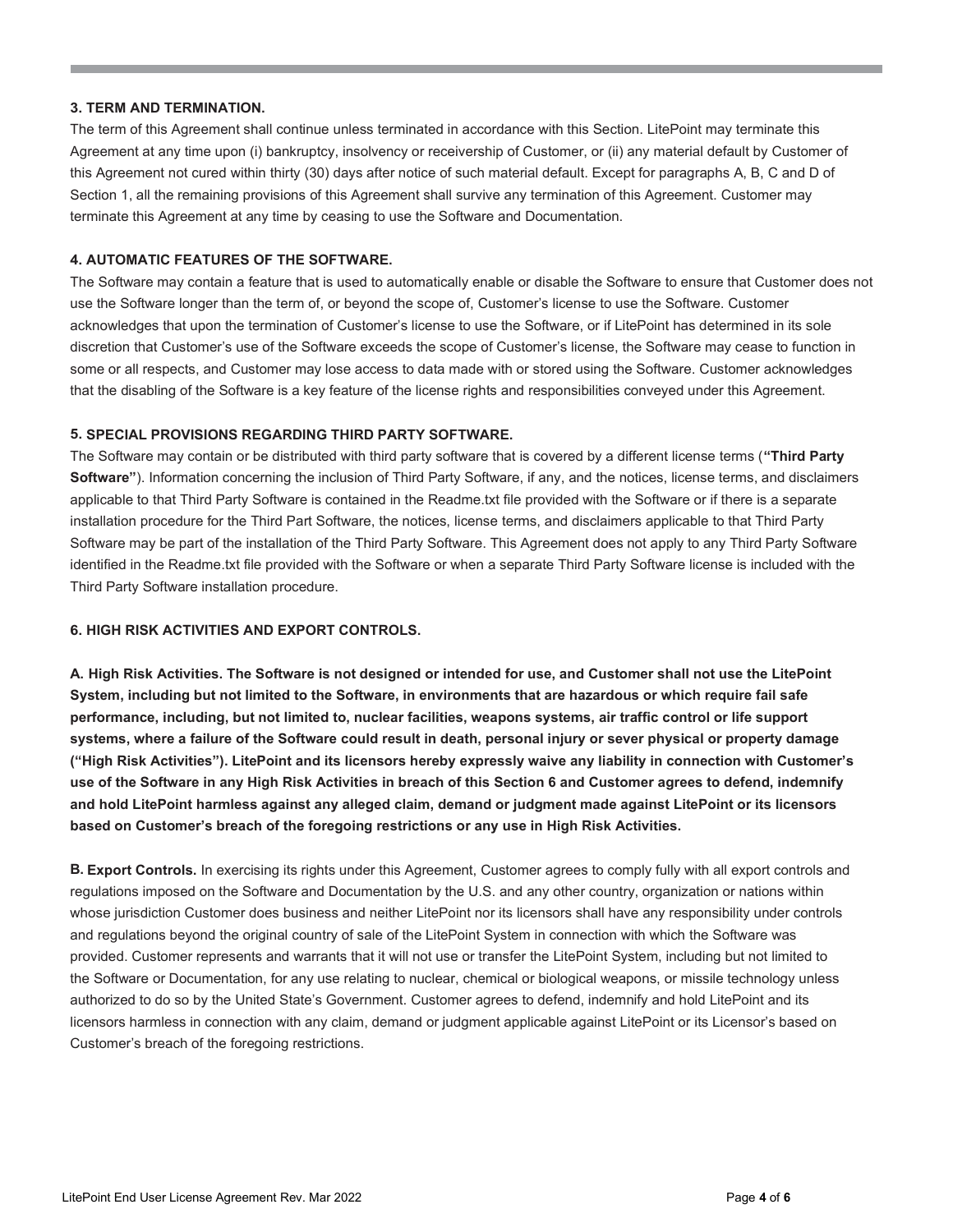### 7. GOVERNMENTAL RIGHTS.

The Software and Documentation is deemed to be "commercial computer software" and "commercial computer software documentation", respectively, pursuant to DFAR Section 227.7202 and FAR 12.212(b), as applicable and any technical data provided that is not covered by the above provisions is deemed to be "technical data-commercial items" pursuant to DFAR Section 227.7015(a) with use governed by the terms of DFAR Section 227.7015(b). Any and all use by the U.S. Government of the Software or Documentation or any of its agencies shall be governed solely by the terms of this Agreement and shall be prohibited except to the extent expressly permitted by the terms of this Agreement.

# 8. SECURITY.

- A. The Software is installed on Customer's systems and networks and Customer is solely responsible for the physical and environmental security of those systems and networks. When on site, if requested by Customer, LitePoint personnel will comply with Customer's physical and environmental, or access, use and security policies, rules, and procedures ("Security Procedures") pertaining to Customer's systems and networks to which they have agreed in advance.
- B. Access to the Software, as installed on Customer's systems and networks, is managed and controlled solely by Customer and not by LitePoint. Where LitePoint personnel require remote access to those systems for the purpose of providing maintenance and support services, if requested by Customer, they will comply with Customer's Security Procedures, including policies pertaining to user credentials, to which they have agreed in advance.
- C. LitePoint is not responsible for and makes no representation, warranty, or assurance as to the adequacy or sufficiency of Customer's Security Procedures and therefore shall not be responsible of any Security Incidents caused for reasons of inadequacy or insufficiency of Customer's Security Procedures.

### 9. SECURITY INCIDENTS.

- A. Customer shall immediately report to LitePoint any attempted, actual or suspected breach of security or unauthorized access to, corruption of, or theft, loss or ransom of data that in any way may affect, involve or implicate the LitePoint Software or Product (each, a "Security Incident"). The report of the Security Incident shall at a minimum include the type of breach or unauthorized access, the loss, the scope of such (or the anticipated scope) as well as any vulnerabilities discovered in the Software or Product or any other necessary information LitePoint may request for the purpose of investigation on such Security Incident.
- B. The parties shall work together, communicating regularly and advising their respective senior management, to identify the root cause of the Security Incident, the nature of the data accessed, corrupted, stolen, lost, or ransomed, and any regulatory or insurance reporting requirements that may be applicable, and any remedial measures that the parties should take, all in consultation with senior management.
- C. The parties shall not disclose the fact that a Security Incident has occurred, or any information pertaining to the Security Incident or its cause or data that may have been affected, except and then only to the extent required to do so by law, regulation, or court order, or except as agreed by the parties' senior management, and the parties shall inform their personnel accordingly, instructing all personnel to refer any third party inquiries to senior management.

#### 10. GENERAL PROVISIONS.

Customer shall not assign this Agreement or transfer any of the rights or obligations under this Agreement without the prior written consent of LitePoint and any attempted assignment in violation of the foregoing shall be null and void and of no effect. Subject to the foregoing, this Agreement shall be binding upon, and inure to the benefit of, the successors and permitted assigns of the parties. This Agreement will be governed by the laws of the State of California and the United States, without regard to that body of law controlling conflicts of law. The application of the United Nations Convention on Contracts for the International Sale of Goods is hereby expressly waived by the parties. In the event of any claim arising out of this Agreement, to the maximum extent permitted under applicable law, the parties hereby irrevocably submit to the exclusive jurisdiction of the federal and state courts located in San Jose, California. This Agreement may be amended or supplemented only by a writing that refers explicitly to this Agreement signed on behalf of both parties. No waiver will be implied from conduct or failure to enforce rights nor effective unless in writing signed on behalf of the party against whom the waiver is asserted. To the extent any provision of